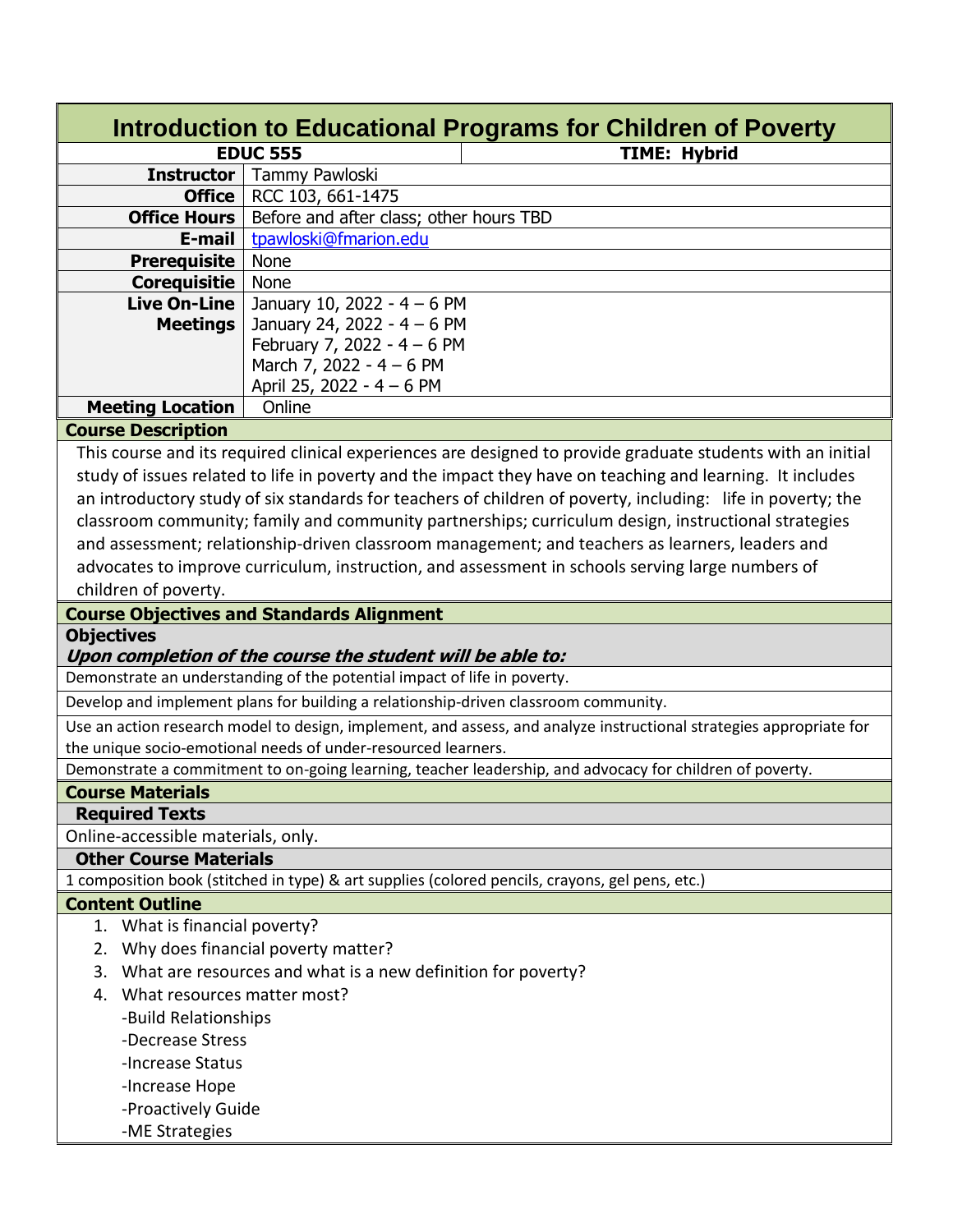-Understand Goals of Behavior

-Emotional Skills, Soft Skills, and Hidden Rules

# **Methods of Presentation**

The format for this course is hybrid by design, including some face-to-face class meetings and asynchronous distance instruction. All instructional modules will be available online through the Blackboard platform and may viewed within a window of time at the convenience of the student.

# **Course Requirements**

Attendance and participation in every required class meeting. **NOTE**: Final course grades may be reduced by one full letter grade for every class absence. More than two absences will result in withdrawal from class. Successful completion of all class assignments as outlined in syllabus and on Blackboard.

# **Course Policies (Attendance, Grading, Professional Behavior)**

# **Professional Behavior**

Dispositions are as important as academic work. Students are expected to conduct themselves in a professional manner at all times. This includes adhering to the FMU attendance policy [no more than two absences]; punctuality for all classes and meetings [note: two tardies/early departures equal one absence]; and the active cultivation of positive professional relationships.

All students have the right to learn in a respectful environment and the instructor has the right to teach in a respectful environment. Engaging in personal conversations, preparing assignments for another class, checking cell phones, emails, or text messages, or otherwise being inattentive distracts other class participants, including the instructional leader, and is never allowed.

It is expected that all students contribute to class in an appropriate and meaningful manner.

Any failure to demonstrate appropriate professional dispositions will result in disciplinary actions that comply with FMU School of Education policies that may include withdrawal from the course.

## **Collaboration**

Students are encouraged to take advantage of peers as resources as appropriate throughout the course, and, **when approved in advance by the professor**, students may collaborate on assignments.

# **Assignment Deadlines and Assessments**

Assignments and responsibilities are due as specified in Blackboard. Assignments will be considered unacceptable past the due date, unless approved in advance by the professor, and late assignment grades may be dropped one letter grade for each day late even if a late submission is approved by the professor.

# **Should students have questions about an assignment, the professor must be contacted WELL IN ADVANCE of the due date for clarification or other assistance.**

## **Scoring Rubric**

| <b>SCORE</b>                              |   | <b>DESCRIPTORS</b>                                                                                                                                                                                                                                                             |  |
|-------------------------------------------|---|--------------------------------------------------------------------------------------------------------------------------------------------------------------------------------------------------------------------------------------------------------------------------------|--|
| <b>OK FOR</b><br><b>CREDIT</b>            |   | Exemplary. Completely thorough and thoughtful submission.<br>Well organized throughout; followed all instructions fully.<br>Details are clear and supportive of the topic under investigation.<br>Reflection includes deep analysis, application, and plans for future.        |  |
|                                           |   | Meets Expectations. Mostly thorough and thoughtful submission.<br>Generally well organized; followed most instructions.<br>Details are mostly clear and supportive of the topic under investigation.<br>Reflection includes basic analysis, application, and plans for future. |  |
| <b>MUST RESUBMIT</b><br><b>FOR CREDIT</b> | 0 | Does not meet expectations.                                                                                                                                                                                                                                                    |  |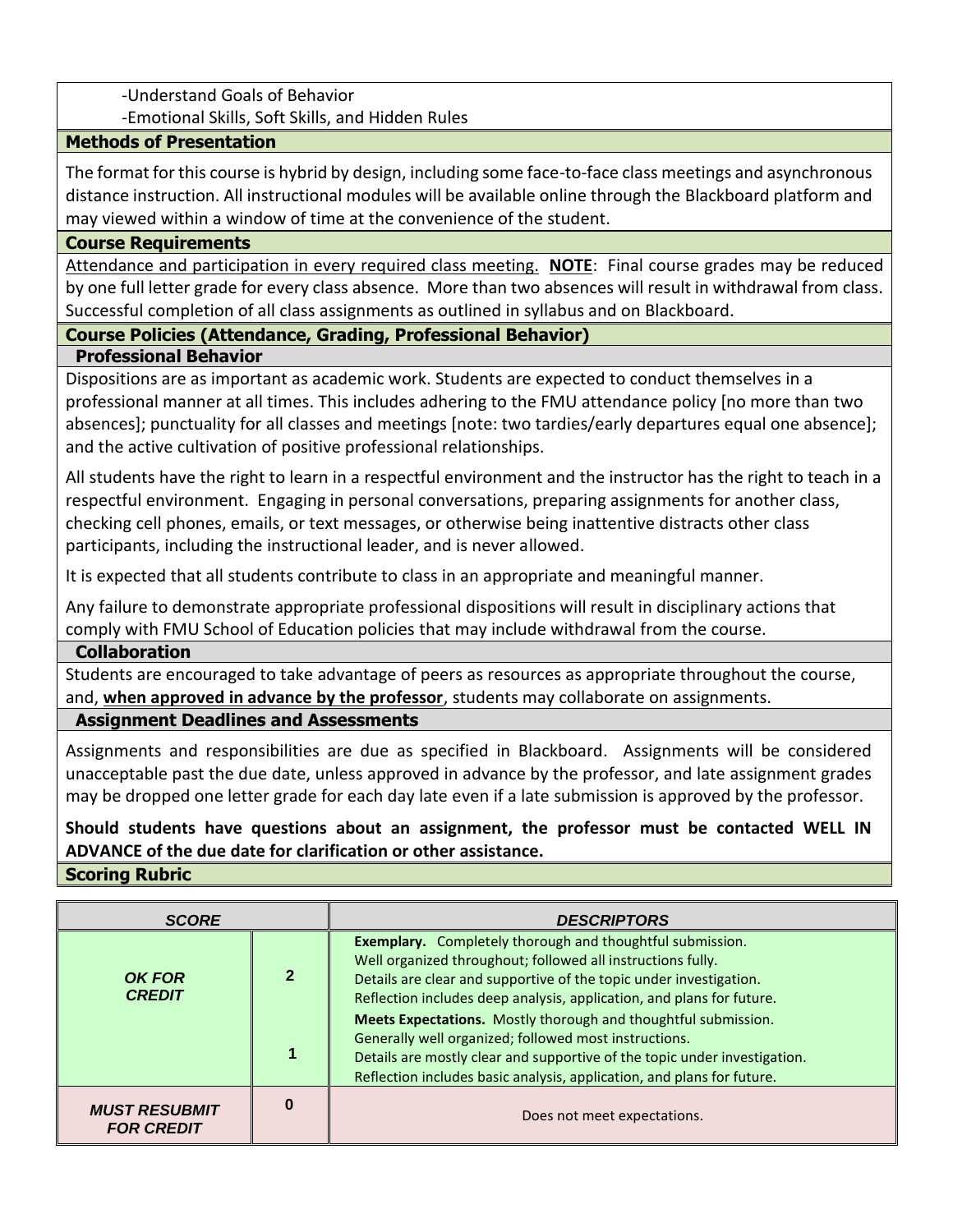## **Course Modules and Assessments**

The graduate student in education will complete face-to-face and online activities that supplement the in-class or recorded class lectures. These assignments will require computer and internet access, and may include viewing YouTube videos, exploring websites, and participating in class-related discussion forums. The graduate student in education will participate in the lecture/discussion instructional component and complete the required activities and assignments. All assignments are submitted through the Blackboard platform. **Special Note:** A grade of "1" or higher must be earned on **ALL** assignments in order to complete this course successfully. **You may not "opt out" of an assignment.**

#### *"About Me" Padlet Assignment*

This assignment is designed to provide opportunities for students in this class to build connections and relationships. Student should create a Padlet entry following instructions provided in class. Create your entry here: <https://padlet.com/tpawloski/h3ruivfedijvhn4m>

#### *Assignment F1: Neuroscience and the Classroom Sketch Notes*

This module explores the latest research on the science of learning that provides a foundation for all units of study in this course. The graduate student in education will explore this instructional component and complete sketch notes following the required format. View Video Here: **OnDemand Modules** <https://everykideveryday.com/modules/>

### *Assignment F2: Financial Poverty & a Look at Local Data Sketch Notes*

This module explores a definition of financial poverty and the latest data regarding the prevalence of financial poverty at the national, state, local, and school levels. The graduate student in education will explore this instructional component and complete sketch notes following the required format.

Link to SC School Poverty Indices: <https://screportcards.ed.sc.gov/files/2020/data-files/2020-poverty-index/>

SAIPE Website: [https://www.census.gov/data-tools/demo/saipe/#/?map\\_geoSelector=aa\\_c](https://www.census.gov/data-tools/demo/saipe/#/?map_geoSelector=aa_c)

*(Note: SAIPE (deep poverty only) does not have school data, only District.)*

View Video Here: **OnDemand Modules** <https://everykideveryday.com/modules/>

#### *Assignment F3: Poverty Matters Sketch Notes*

This module explores the potential impact of financial poverty on the brain and on life. The graduate student in education will explore this instructional component and complete sketch notes following the required format. View Video Here: **OnDemand Modules** <https://everykideveryday.com/modules/>

#### *Assignment F4: The Impact of Resources & Poverty Redefined Sketch Notes*

This module explores the impact of a variety of resources on school success. The graduate student in education will explore this instructional component and complete sketch notes following the required format.

View Video Here: **OnDemand Modules** <https://everykideveryday.com/modules/>

#### *Assignment F5: Play Spent Sketch Notes*

The poverty simulation is designed to afford opportunities to explore the problems faced by families living in or near poverty. The graduate student in education will participate in this activity and complete sketch notes following the required format.

Access handout for information and instructions here:

<https://www.dropbox.com/s/s0mboigir9ps1rn/Play%20Spent%20Instructions%20EDUC%20525%20Summer%2021.pdf?dl=0>

Complete the Play Spent activity here: <http://playspent.org/>

#### *Assignment F6: The Controversy over Equitable Funding Sketch Notes*

This module explores the concept of equitable funding and the ways in which this controversy has played out across South Carolina and the nation. The graduate student in education will explore this instructional component and complete sketch notes following the required format.

View Video Here: <https://vimeo.com/manage/videos/486224002/8613e91003>

*You do not have to do the additional assignments that are mentioned in the video. You are only required to view this video from 0:00 – 24:05 and to represent that section in your sketch notes journal entry.*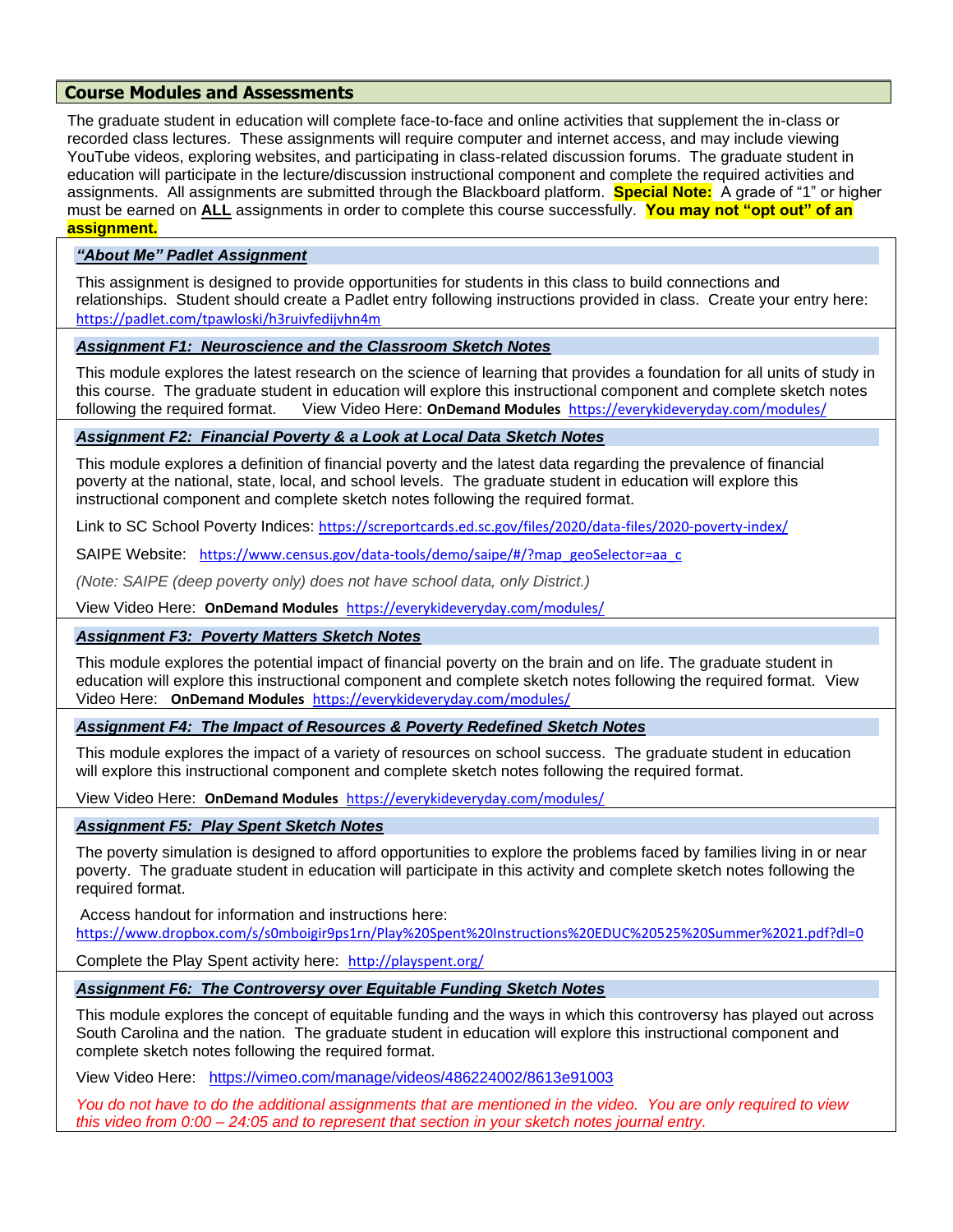#### *Assignment F7: Teachers and Schools Can Matter More Sketch Notes*

This module explores research findings regarding the importance of the instructional leader in the classroom and the impact of the teacher on student school and life success. The graduate student in education will explore this instructional component and complete sketch notes following the required format.

View Video Here: <https://vimeo.com/657063855/d79e558d89>

#### *Assignment F8: Summer Institute Webinar Sketch Notes*

This module provides an opportunity to view one of a selection of Summer Institute webinars. **(Choose from: Griffin, King, Dixon/Waiksnis, Holliday, Hodge, Sanchez, Hamilton, Fisher)** Note: These are ONLY available through August 15, and you may view as many as you like, but be sure to choose from those listed above for this course assignment. The graduate student in education will explore this instructional component and complete sketch notes following the required format. The website is here:<https://learn.fmucenterofexcellence.org/>Create a subscription account and when prompted to pay, enter this discount (free) code: **This link will be provided directly.**

#### *Module 1: Build Relationships Sketch Notes*

This module explores the importance growing relationships with students through the lens of the science of learning. The graduate student in education will explore this instructional component and complete sketch notes following the required format. *Note: This is a possible topic for one of three action research studies*.

View Video Here: **OnDemand Modules** <https://everykideveryday.com/modules/>

#### *Module 2: Decrease Stress Sketch Notes*

This module explores the impact of stress on school and life success through the lens of the science of learning.. The graduate student in education will explore this instructional component and complete sketch notes following the required format. *Note: This is a possible topic for one of three action research studies*.

View Video Here: **OnDemand Modules** <https://everykideveryday.com/modules/>

#### *Module 3: Increase Status Sketch Notes*

This module explores the impact of status on school and life success through the lens of the science of learning. The graduate student in education will explore this instructional component and complete sketch notes following the required format. *Note: This is a possible topic for one of three action research studies*.

View Video Here: **OnDemand Modules** <https://everykideveryday.com/modules/>

#### *Module 4: Increase Hope Sketch Notes*

This module explores the impact of hope to school and life success through the lens of the science of learning. The graduate student in education will explore this instructional component and complete sketch notes following the required format. *Note: This is a possible topic for one of three action research studies*.

View Video Here: **OnDemand Modules** <https://everykideveryday.com/modules/>

#### *Module 5: Proactive Guidance Sketch Notes*

This module explores the impact of proactive guidance through the lens of the science of learning. The graduate student in education will explore this instructional component and complete sketch notes following the required format.

View Video Here: **OnDemand Modules** <https://everykideveryday.com/modules/>

#### *Module 6: 'Me' Strategies Sketch Notes*

This module explores the impact of specific teacher actions through the lens of the science of learning. The graduate student in education will explore this instructional component and complete sketch notes following the required format. *Note: This is a possible topic for one of three action research studies*.

View Video Here: **OnDemand Modules** <https://everykideveryday.com/modules/>

#### *Module 7: Understanding Goal of Behaviors Sketch Notes*

This module explores the impact of understanding the goals of student behaviors through the lens of the science of learning. The graduate student in education will explore this instructional component and complete sketch notes following the required format. *Note: This is a possible topic for one of three action research studies*.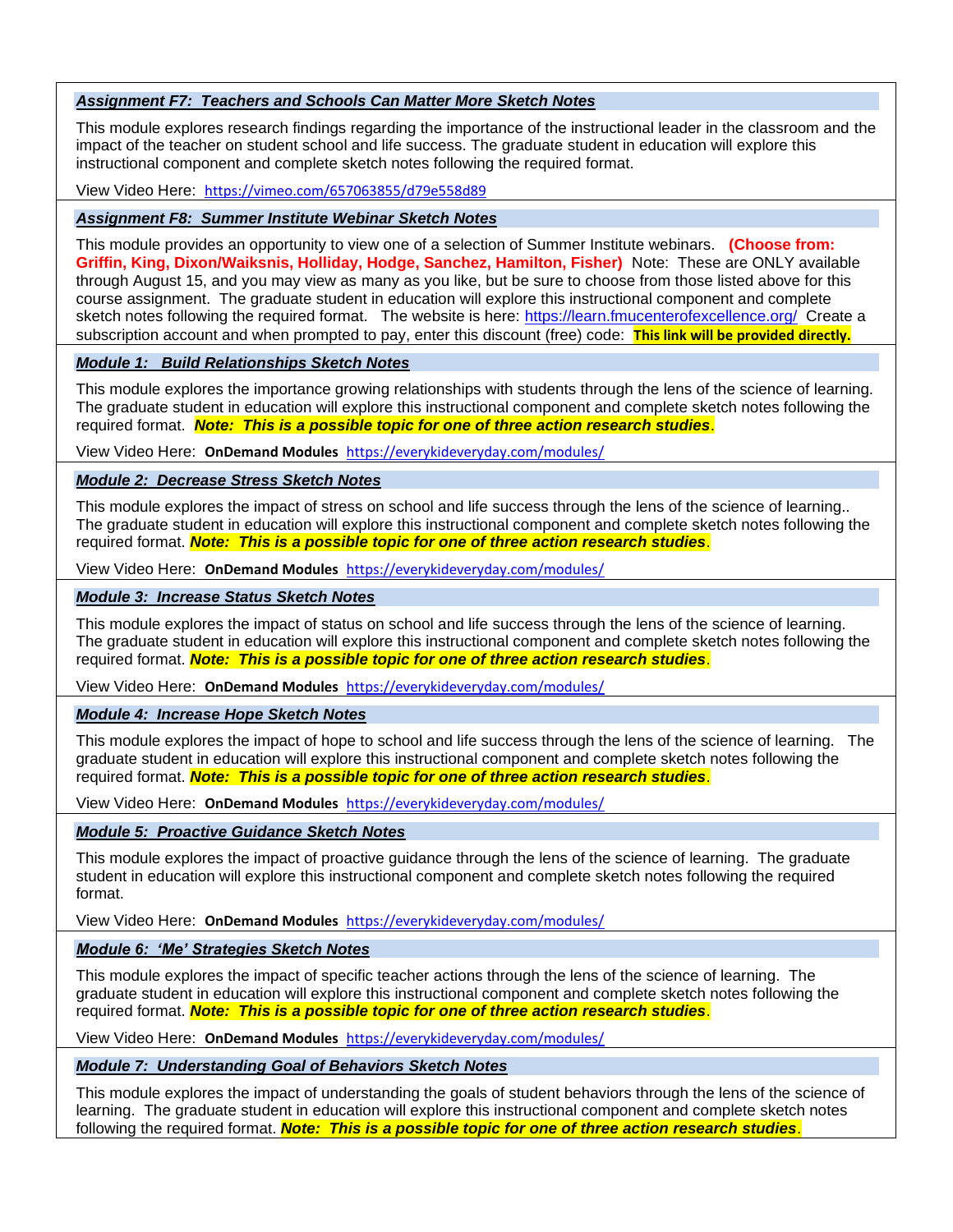View Video Here: **OnDemand Modules** <https://everykideveryday.com/modules/>

### *Module 8: Social Skills, Emotional Skills, Soft Skills, and Hidden Rules Sketch Notes*

This module explores the impact of social skills, emotional skills, soft skills and hidden rules through the lens of the science of learning. The graduate student in education will explore this instructional component and complete sketch notes following the required format. *Note: This is a possible topic for one of three action research studies*.

View Video Here: **OnDemand Modules** <https://everykideveryday.com/modules/>**(On Demand Module # 16)**

#### *Module 9: Accommodate Sketch Notes*

This module explores the impact of needed accommodations through the lens of the science of learning. The graduate student in education will explore this instructional component and complete sketch notes following the required format.

View Video Here: **OnDemand Modules** <https://everykideveryday.com/modules/>**On Demand Module # 22**

#### *Module 10: High Expectations Sketch Notes*

This module explores the impact of high expectations through the lens of the science of learning. The graduate student in education will explore this instructional component and complete sketch notes following the required format.

View Video Here: **OnDemand Modules** <https://everykideveryday.com/modules/>**On Demand Module # 24**

#### *Module 11: Final Project*

The graduate student in education will complete a capstone project that is a cumulative representation of learning that meets an identified goal. (Examples: *Share ways to support children of poverty with faith community, Help parents understand ways they can help to grow their children's brains, Share new information with colleagues.*) The representation must be a useable product that exemplifies some of the key theories and practices addressed in this course. Students may select from traditional choices (research paper, PowerPoint presentation, Prezi, pamphlet, video, infographic on Canva, others) or propose another activity that better aligns with their goals or needs.

Remember that the final project proposal must be approved before beginning the project.

#### *Module 12: Final Reflection: "I used to think and now I think"*

The graduate student in education will complete a final reflection that provides an opportunity to address ways in which thinking has changed as a result of the focused study and activities of this course. The "I used to think…And now I think…" template must be used and one entry labeled as aligned with Assignments F1-F8 and Modules 1- 10 must be included.

| <b>Final Reflections - Teaching Children of Poverty</b><br>Based on the format of the text by R. F. Elmore (2011), I used to thinkAnd now I think. |                 |  |  |
|----------------------------------------------------------------------------------------------------------------------------------------------------|-----------------|--|--|
| I used to think                                                                                                                                    | And now I think |  |  |
| F1.                                                                                                                                                |                 |  |  |
| F2.                                                                                                                                                |                 |  |  |
| F3.                                                                                                                                                |                 |  |  |
|                                                                                                                                                    |                 |  |  |
| F8                                                                                                                                                 |                 |  |  |
| M1                                                                                                                                                 |                 |  |  |
| M <sub>2</sub>                                                                                                                                     |                 |  |  |
|                                                                                                                                                    |                 |  |  |
| M9                                                                                                                                                 |                 |  |  |
| M10                                                                                                                                                |                 |  |  |

#### *Action Research Study # 1, #2, & #3*

The graduate student in education will complete three Action Research Studies. A content study topic (Modules 1- 4,6-8 only) will be selected, and an action research study planned, implemented, and analyzed using the 1-page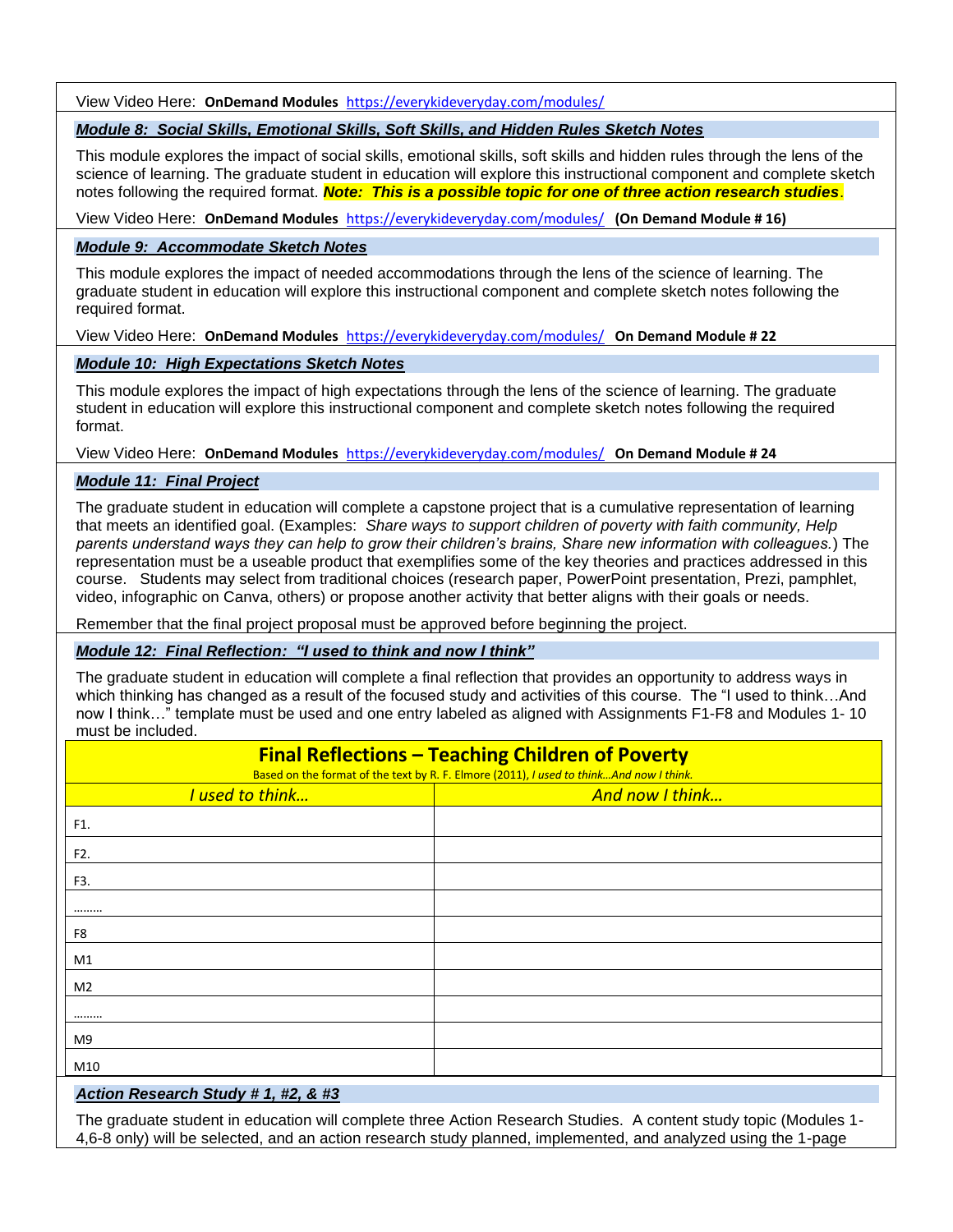#### template provided. The process includes the following steps:

- *1. Identify an authentic student need aligned with a specific content module.*
- *2. Develop an action plan, completing the template above the red line.*
- *3. Submit the plan for approval.*
- *4. Once approved, begin implementation.*
- *5. Collect data for no fewer than 10 days.*
- *6. Analyze data and reflect on the study.*
- *7. Complete the template below the red line.*
- *8. Submit the final study for assessment.*

#### **HOW TO: ACTION RESEARCH:**

- View this video to learn how to complete the action research assignments: <https://vimeo.com/606007256/5224d9ccff>
- Use the Action Research format to create your research plan and implementation (attached below)
- Use the Action Research Check-bric to guide your own action research studies. (attached below)
- Access the type-able Action Research Format here: <https://www.dropbox.com/s/zy067pk7nbyxojb/AR%20Template.21%20with%20prompts%20for%20typing.docx?dl=0>
- Action Research format without prompts: <https://www.dropbox.com/s/8bzup37jnnyev09/AR%20Template%20without%20prompts.docx?dl=0>

| Identify & Explain pay this action?)<br>who?                                                                                                                               | GOA (How will the focus student)) be different because of your work on this study? New will you measure/quantify that change?)<br>because of my work on<br>NAME THIS MODULE OF STUDY |                                               |                  |      |
|----------------------------------------------------------------------------------------------------------------------------------------------------------------------------|--------------------------------------------------------------------------------------------------------------------------------------------------------------------------------------|-----------------------------------------------|------------------|------|
|                                                                                                                                                                            |                                                                                                                                                                                      | THENTIFY YOUR FOCUS STUDENT[S]                |                  | will |
| Why?                                                                                                                                                                       |                                                                                                                                                                                      | SPECIFY HOW YOUR FOCUS STUDENTIS  WILL CHANGE |                  |      |
|                                                                                                                                                                            | How Measured?                                                                                                                                                                        | USE CHART BELOW OR CREATE OTHER CALCULUS      |                  |      |
| Plan (What do you plan to do?)                                                                                                                                             | Outputs (what did you actually do?)                                                                                                                                                  | <b>BEGIN DATE:</b>                            | <b>END DATE:</b> |      |
| LIST AT LEAST 3 STRATEGIES IN BULLET POINTS                                                                                                                                |                                                                                                                                                                                      | UST IN BULLET POINTS WHAT YOU ACTUALLY DID.   |                  |      |
|                                                                                                                                                                            |                                                                                                                                                                                      |                                               |                  |      |
| DISCUSS THE EXTENT TO WARCH YOUR GOAL WAS INET. USE SPECIFIC DATA FROM COLLECTION CHARTS TO JUSTIFY YOUR ANALYSIS.                                                         | TELL WHAT THE DATA MEANS IN TERMS OF YOUR GOAL AND THE STUDENT.                                                                                                                      |                                               |                  |      |
|                                                                                                                                                                            | <b>BE SPECIFIC!</b>                                                                                                                                                                  |                                               |                  |      |
|                                                                                                                                                                            |                                                                                                                                                                                      |                                               |                  |      |
|                                                                                                                                                                            | TELL WHAT YOU LEARNED.                                                                                                                                                               |                                               |                  |      |
| Outcomes (Did you meet your specific goal? What does the data cay? What does the data mean in terms of your plan for the student(s)?<br>Reflections awarde you tele away?) | TELL WHAT YOU WILL DO NEXT.                                                                                                                                                          |                                               |                  |      |
|                                                                                                                                                                            | TELL HOW THIS INFLUENCED YOU PROFESSIONALLY or PERSONALLY.                                                                                                                           |                                               |                  |      |
| Attendance<br>PRE<br>PO5T                                                                                                                                                  | <b>Behavior</b><br>PRE<br>POST                                                                                                                                                       | Achievement                                   | <b>PRE</b>       | POST |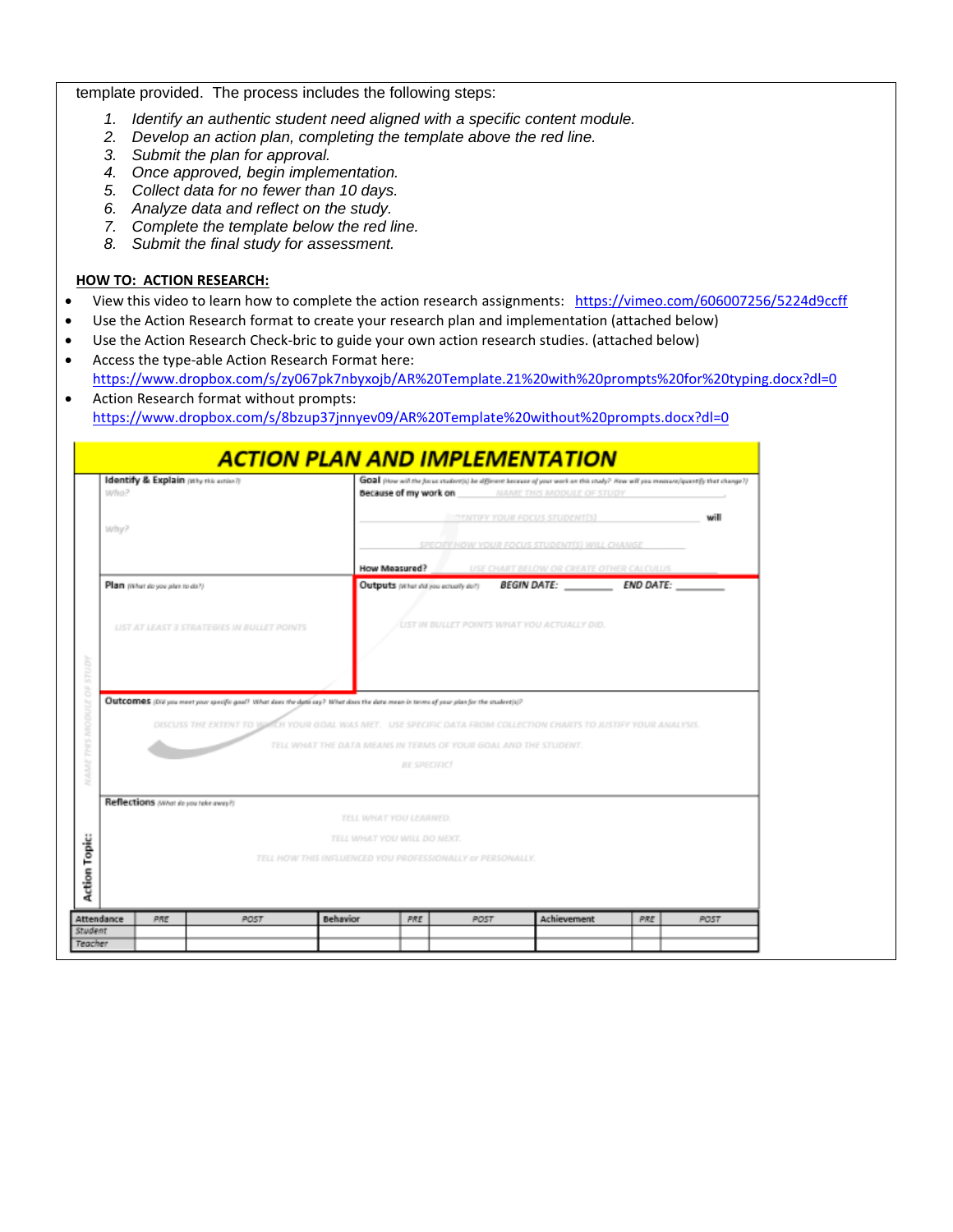# **ACTION RESEARCH CHECK-BRIC**

# **Each item must be present in order to earn the minimum acceptable grade of 1 on an Action Research assignment.**

| <b>PLAN</b>                                   |                                                                                             |  |  |  |
|-----------------------------------------------|---------------------------------------------------------------------------------------------|--|--|--|
|                                               | <b>ORGANIZATION</b>                                                                         |  |  |  |
|                                               | Template used                                                                               |  |  |  |
|                                               | Prompts followed                                                                            |  |  |  |
| <b>DESIGN &amp; DEVELOPMENT</b>               |                                                                                             |  |  |  |
|                                               | Neat, easily read                                                                           |  |  |  |
|                                               | Photo submission clear and readable                                                         |  |  |  |
|                                               | <b>WHO/WHY CONTENT</b>                                                                      |  |  |  |
|                                               | Who - A student of focus identified (multiple students are NOT recommended)                 |  |  |  |
|                                               | Why - Reason for selecting student clearly described                                        |  |  |  |
|                                               | <b>GOAL CONTENT</b>                                                                         |  |  |  |
|                                               | Acceptable module of focus listed                                                           |  |  |  |
|                                               | Student of focus listed (multiple students are NOT recommended)                             |  |  |  |
|                                               | How student will change as a result of teacher action listed                                |  |  |  |
|                                               | Plan for measuring change is listed                                                         |  |  |  |
|                                               | <b>PLANNED STRATEGIES CONTENT</b>                                                           |  |  |  |
|                                               | Minimum 3 separate planned strategies listed in bullet points                               |  |  |  |
|                                               | Strategies focus on teacher moves aligned with identified MODULE OF STUDY                   |  |  |  |
| PLANNED TALLY/DATA COLLECTION MATRIX          |                                                                                             |  |  |  |
|                                               | Data tally/collection matrix aligned with the goal is designed and included                 |  |  |  |
|                                               | Proposed start/end date included                                                            |  |  |  |
|                                               | If goal includes a comparative term (increase, more, improve, etc.), baseline data included |  |  |  |
|                                               | <b>IMPLEMENTATION</b>                                                                       |  |  |  |
|                                               | <b>OUTPUTS (Actual Implemented Strategies) CONTENT</b>                                      |  |  |  |
|                                               | Implemented strategies listed in bullet points (past tense!)                                |  |  |  |
|                                               | <b>OUTCOMES CONTENT</b>                                                                     |  |  |  |
|                                               | Data from tally/collection matrix reported (What does data say in terms of planned goal?)   |  |  |  |
|                                               | Data from tally/collection matrix analyzed (What does data mean in terms of planned goal?)  |  |  |  |
|                                               | If goal included comparative term (see above), change from baseline discussed               |  |  |  |
|                                               | <b>REFLECTION/</b>                                                                          |  |  |  |
|                                               | Appropriate next steps for teacher actions listed in bullet points                          |  |  |  |
|                                               | Take-aways for self or lessons learned from study included as list or narrative             |  |  |  |
| <b>COMPLETED TALLY/DATA COLLECTION MATRIX</b> |                                                                                             |  |  |  |
|                                               | Data tally/collection matrix aligned with the goal is designed and included                 |  |  |  |
|                                               | Actual start/end date included                                                              |  |  |  |

**"Big Fat Handout"**

<https://www.dropbox.com/s/uzxwkweg56svutf/TP%20REVISED%2025%20Handout%202.1.2021.pdf?dl=0>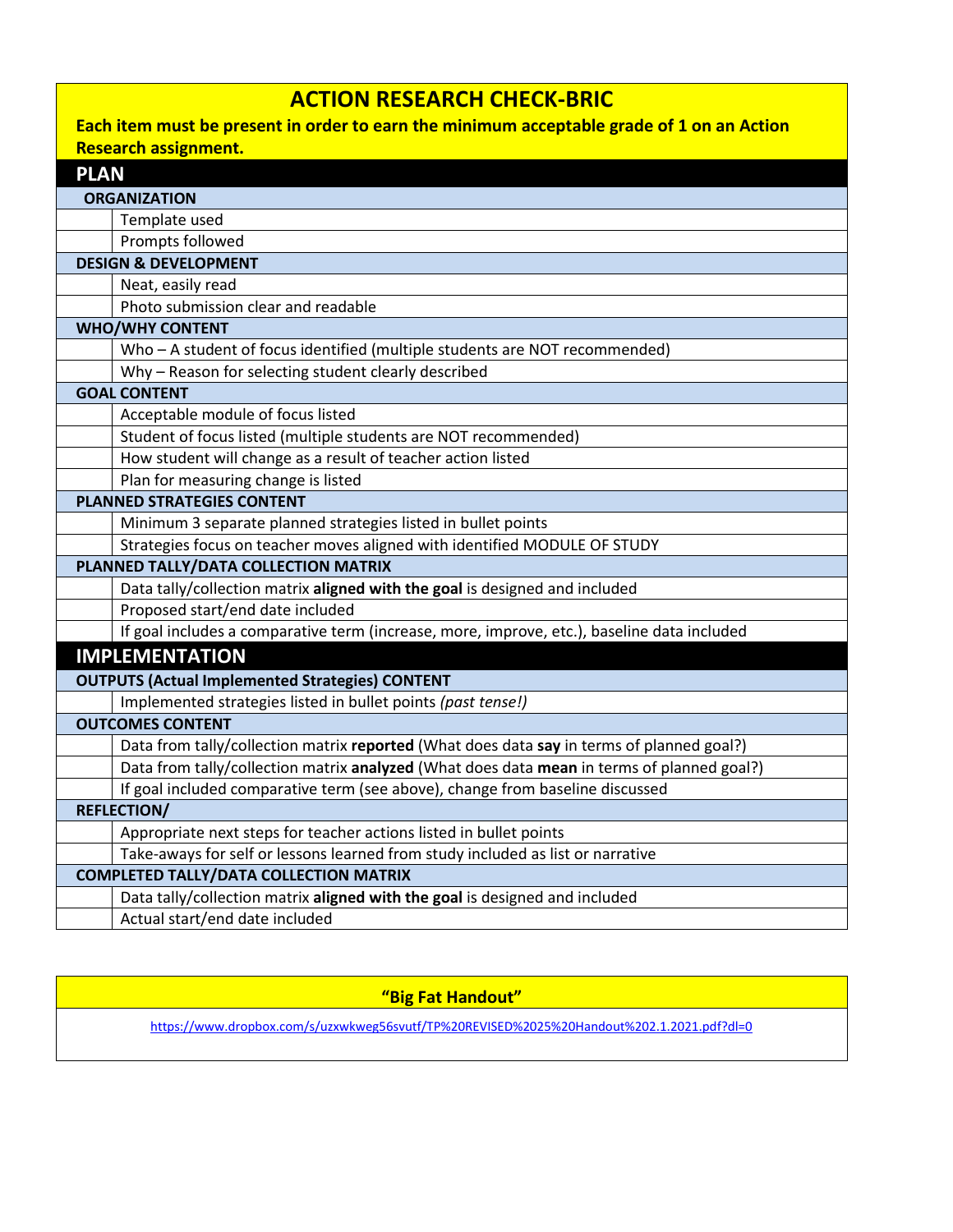# **HOW TO: SKETCH NOTES:**



# **SKETCH NOTES CHECK-BRIC**

| Each item must be present and acceptable in order to earn the minimum acceptable grade of 1 on a |                                                                                        |  |  |  |
|--------------------------------------------------------------------------------------------------|----------------------------------------------------------------------------------------|--|--|--|
| sketch notes assignment.                                                                         |                                                                                        |  |  |  |
| <b>ORGANIZATION</b>                                                                              |                                                                                        |  |  |  |
|                                                                                                  | Follows format - Left side - Content                                                   |  |  |  |
|                                                                                                  | Follows format - Right upper - Application                                             |  |  |  |
|                                                                                                  | Follows format - Right lower - Reflection                                              |  |  |  |
| <b>DESIGN &amp; DEVELOPMENT</b>                                                                  |                                                                                        |  |  |  |
|                                                                                                  | Neat, easily read                                                                      |  |  |  |
|                                                                                                  | Photo submission clear and readable                                                    |  |  |  |
|                                                                                                  | Inserts or glue-ins well-constructed                                                   |  |  |  |
|                                                                                                  | Color used as a basic creative element throughout                                      |  |  |  |
|                                                                                                  | Emphasizers (highlights, boxes, bold lines or circles) used as basic creative elements |  |  |  |
|                                                                                                  | Minimum of 2 inserts, glue-ins, doodles, sketches, etc. included on a 2-page spread    |  |  |  |
|                                                                                                  | Bullet points or numbering used to illuminate key points (avoid narratives!)           |  |  |  |
| <b>CONTENT</b>                                                                                   |                                                                                        |  |  |  |
|                                                                                                  | Content (left side) accurate                                                           |  |  |  |
|                                                                                                  | Content (left side) detailed and thorough                                              |  |  |  |
|                                                                                                  | 3 high-quality applications (upper right) included                                     |  |  |  |
|                                                                                                  | Reflection (lower right) shows evidence of thought                                     |  |  |  |
|                                                                                                  | Reflection (lower right) relates content to self or personal experiences               |  |  |  |
|                                                                                                  | Reflection (lower right) includes 'take-aways' for self                                |  |  |  |